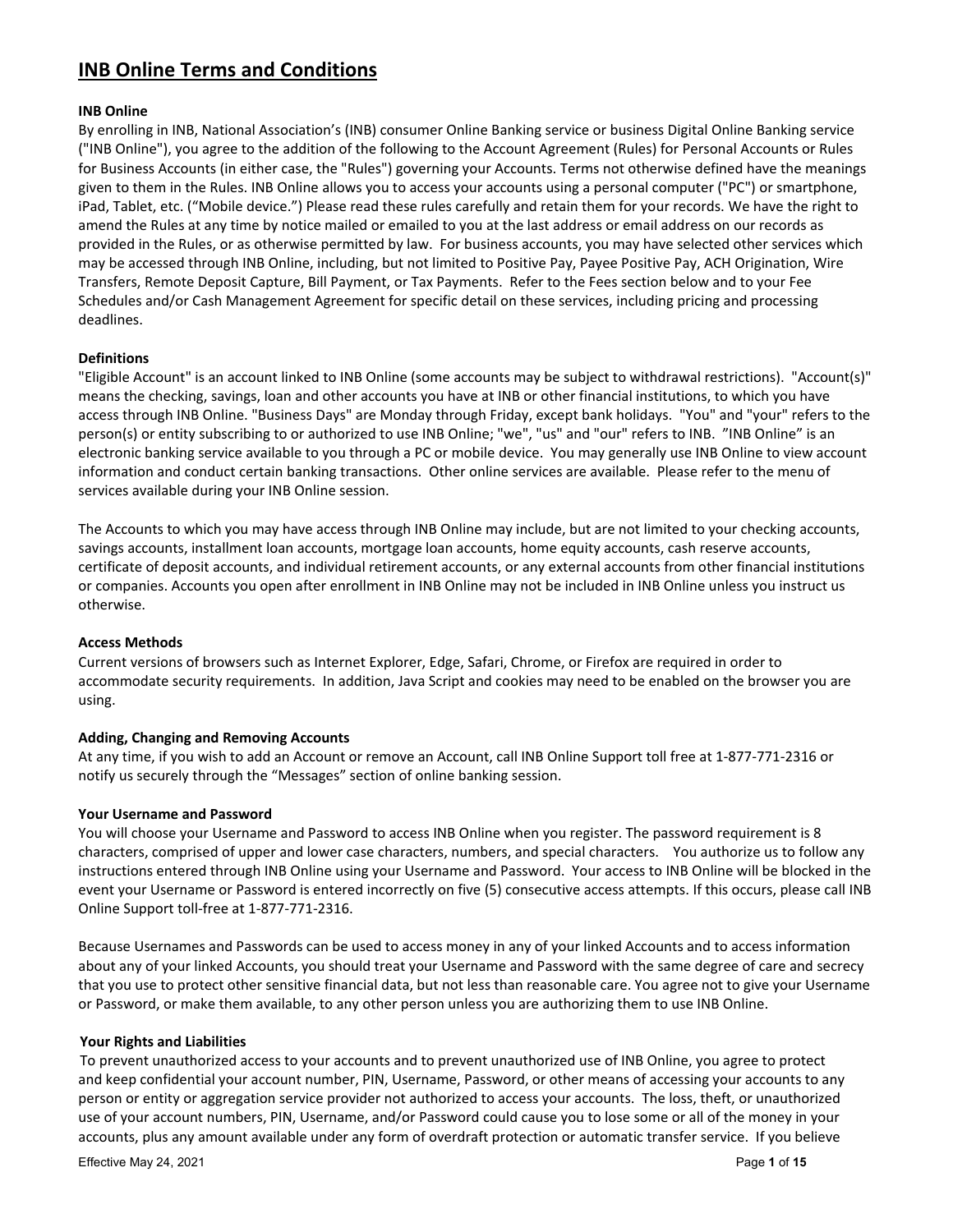someone may attempt to use or has used INB Online without your permission, or that any other unauthorized use of your account numbers, PINs, Username and/or Password or security breach has occurred, you agree to immediately notify us by calling 1‐877‐771‐2316 during regular customer service hours. Please refer to your Electronic Funds Transfer Agreement and Disclosure for additional information. IF YOU OR YOUR AUTHORIZED USERS DISCLOSE YOUR USERNAME AND/OR PASSWORD TO ANYONE, AND/OR IF YOU ALLOW SOMEONE TO USE YOUR USERNAME AND/OR PASSWORD TO ACCESS YOUR ACCOUNTS, YOU ARE AUTHORIZING THEM TO ACT ON YOUR BEHALF AND YOU WILL BE RESPONSIBLE FOR ANY USE OF THE SERVICE BY THEM (FOR EXAMPLE, SUCH AS WHEN YOU PROVIDE THIS INFORMATION TO ANOTHER PERSON, A JOINT ACCOUNT HOLDER, AN EMPLOYEE, AND/OR AN AGGREGATION SERVICE PROVIDER).

If you haven't already, install anti‐spyware, anti‐virus and a personal firewall on your computer and/or mobile device. There are many of these products available that will help you prevent criminals from gaining access to your computer or mobile device and stealing your personal information. A properly protected computer or mobile device will help to provide you with secure access to your financial information and assist in combatting the efforts of criminals trying to gain access to your activities. The security of public computers (e.g. in a library, or Internet cafe) cannot be assured; therefore we recommend that you refrain from accessing the Service on a public computer.

### **Fees**

Standard data fees may apply when accessing INB Online using a mobile device.

INB Online is free for consumer use if you have a consumer‐purpose deposit product. If you are a business or have a business‐purpose deposit product, fees may vary depending upon the services you select. The fee for use of the Bill Payment service is \$0.85 for every bill payment in excess of five (5) per statement cycle. To learn more about other fees, please refer to the Fee Schedules and/or Cash Management Agreement, where applicable, and specific terms and conditions applicable to each product or service. Business purpose deposit products are described on your statement as: Everyday Business Checking, Basic Business Checking, Premier Business Checking, Daily Int. Comp Business Ck, ISAE Executive Fund Checking, Regular Business Checking, Int Bearing Business Ckg., Small Business Checking, Business Analysis, Business Sweep/Analysis Ckg, Business Checking Plus, Treasury Basic, Treasury Everyday.

### **Equipment**

We are not responsible for any loss, damage or injury resulting from (a) an interruption in your electrical power or telephone service; (b) disconnection of your telephone service by your telephone company or from deficiencies in your line quality; (c) any defect or malfunction of your PC, mobile device, modem or telephone service; or (d) INB Online systems. We are not responsible for any products or services relating to your PC or mobile device, other than those specified herein. We also are not responsible for any damage to your PC, mobile device, software, modem, telephone or other property resulting from the use of INB Online including any damage resulting from any type of malware (virus, key logger, etc.)

### **Hours of Operation**

INB Online is available 7 days a week, 24 hours a day, except during maintenance periods or periods during which INB Online otherwise is not operable.

#### **Termination**

You may terminate your use of INB Online by calling INB Online Support toll-free at 1-877-771-2316; writing to us at 322 E. Capitol, Springfield, IL 62701; or send a secure message through online banking. You must notify us at least ten (10) Business Days prior to the date on which you wish to have your enrollment in INB Online terminated. We may require that your request be in writing. We may terminate at any time your access to INB Online, in whole or in part, for any reason without prior notice. If your INB Online Account is inactive for 6 months (ex: you have not logged into INB Online) your access to INB Online will be terminated without notice. Termination will not affect your liability or obligations for transfers we have processed on your behalf. Any pending transfers scheduled after your account has been terminated will not be executed.

#### **Limitation of Liability**

Except as otherwise provided herein or by law, we are not responsible for any loss, injury, or damage, whether direct, indirect, special, or consequential, caused by INB Online or your use of INB Online.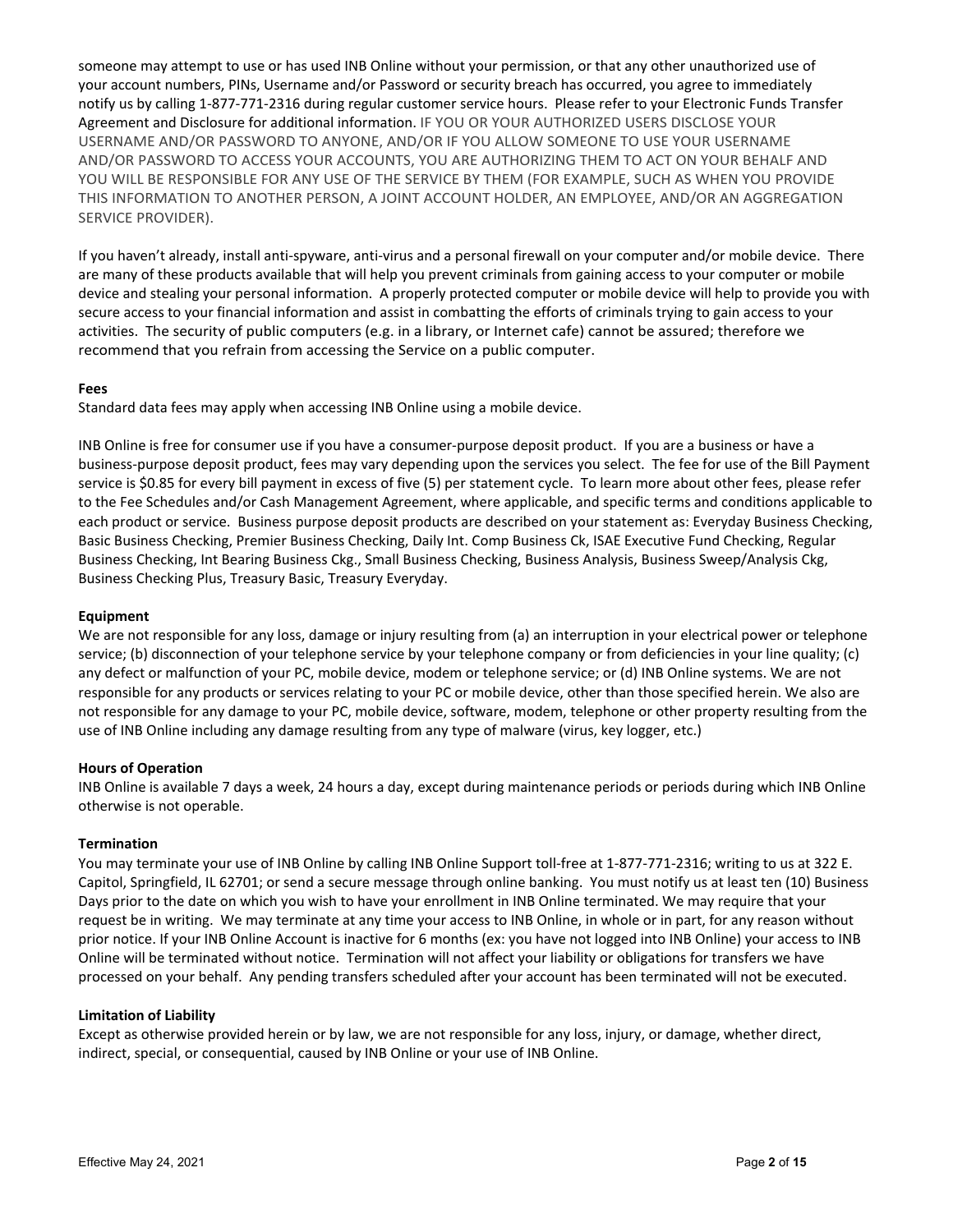### **Your Liability for Unauthorized Transfers**

If you permit other persons to use INB Online or your Password, you are responsible for any transactions they authorize from your accounts. If you believe that your Password has been lost orstolen orthatsomeone hastransferred or may transfer money from your account without your permission, notify us AT ONCE, by calling 1‐877‐771‐2316 or writing us at INB, 322 E. Capitol Avenue, Springfield IL 62701.

For Consumer Deposit Accounts: Tell us AT ONCE if you believe your Password has been lost or stolen or that an unauthorized online transfer has been made from any of your deposit accounts. Telephoning us is the best and fastest way of keeping your possible losses to a minimum. If you do not do so, you could lose all the money in each of the accounts, as well as all of the available funds in any overdraft protection account or any other credit line included among your accounts. If you tell us within two (2) Business Days after you discover the loss or theft, you are completely covered if someone makes a transfer without your authorization.

If you do not tell us within two (2) Business Days after you discover the loss or theft of your Password or that an unauthorized online transfer has been made from any of your deposit accounts, and we can prove we could have stopped someone from making a transfer without your authorization if you had told us, you could lose as much as \$500.

Furthermore, if any account statement shows online transfers that you did not make, tell us AT ONCE. If you do not tell us within sixty (60) days for a transfer from an INB account after a statement showing such a transfer was transmitted, you may not get back any money you lost after the sixty (60) days if we can prove that we could have stopped someone from taking the money if you had told us in time.

If a good reason, such as a long trip or hospital stay, kept you from telling us, we will extend the time periods.

#### **Transfers**

Transfers may be made between Eligible Accounts. You authorize us to debit your account for any transactions accomplished through the use of INB Online, including the amount of any recurring payment that you make. You authorize us to transfer funds electronically between your designated account(s) according to your instructions initiated through INB Online. Please refer to your deposit account disclosures and other related documents for account rules, activity limitations, and fees.

Your monthly statement will reference transfers made. Any documentation provided to you which indicates that a transfer is made shall be admissible as evidence and proof that such a transfer was made.

#### **Scheduling, Changing or Canceling Transfers; Failed Transfers**

#### **Same‐Day Transfers**

A one-time (non-recurring) same-day transfer of available funds from or to an INB account made before 6 p.m. CST on a Business Day will be effective the same day. Same‐day Transfers submitted after 6 p.m. on a Business Day or at any time during a weekend or holiday will be posted to the receiving account on the next Business Day. Same‐day Transfers are processed immediately and cannot be canceled after the instruction is sent to us.

### **Scheduled Transfers**

A one‐time (non‐recurring) transfer scheduled for a future date (a "Scheduled Transfer") will be processed on the scheduled transfer date, if that day is a Business Day. A Future Transfer scheduled for a non‐Business Day will be processed on the next Business Day. Scheduled transfers are processed by 8:00 a.m. CST on the processing date. You may change or cancel a Scheduled Transfer up to the Business Day prior to the transfer scheduled date. Any such Scheduled Transfer will be posted to the receiving account effective on the scheduled process date.

You may schedule transfers that do not vary in amount to automatically occur on a regular schedule of your choice ("Scheduled Recurring Transfers"). Scheduled Recurring Transfers will be initiated on each scheduled transfer date, if that day is a Business Day. If a Scheduled Recurring Transfer date is a non‐Business Day, your Scheduled Recurring Transfer will be processed on the next Business Day. If a Scheduled Recurring Transfer is scheduled to occur on the 29th, 30th, or 31st of each month and that date does not exist in a particular month, then the Recurring Transfer will be processed on the last Business Day in that month. Except as provided above, a Scheduled Recurring Transfer may be changed or canceled before 7:00 a.m. on the day the transfer is scheduled to occur.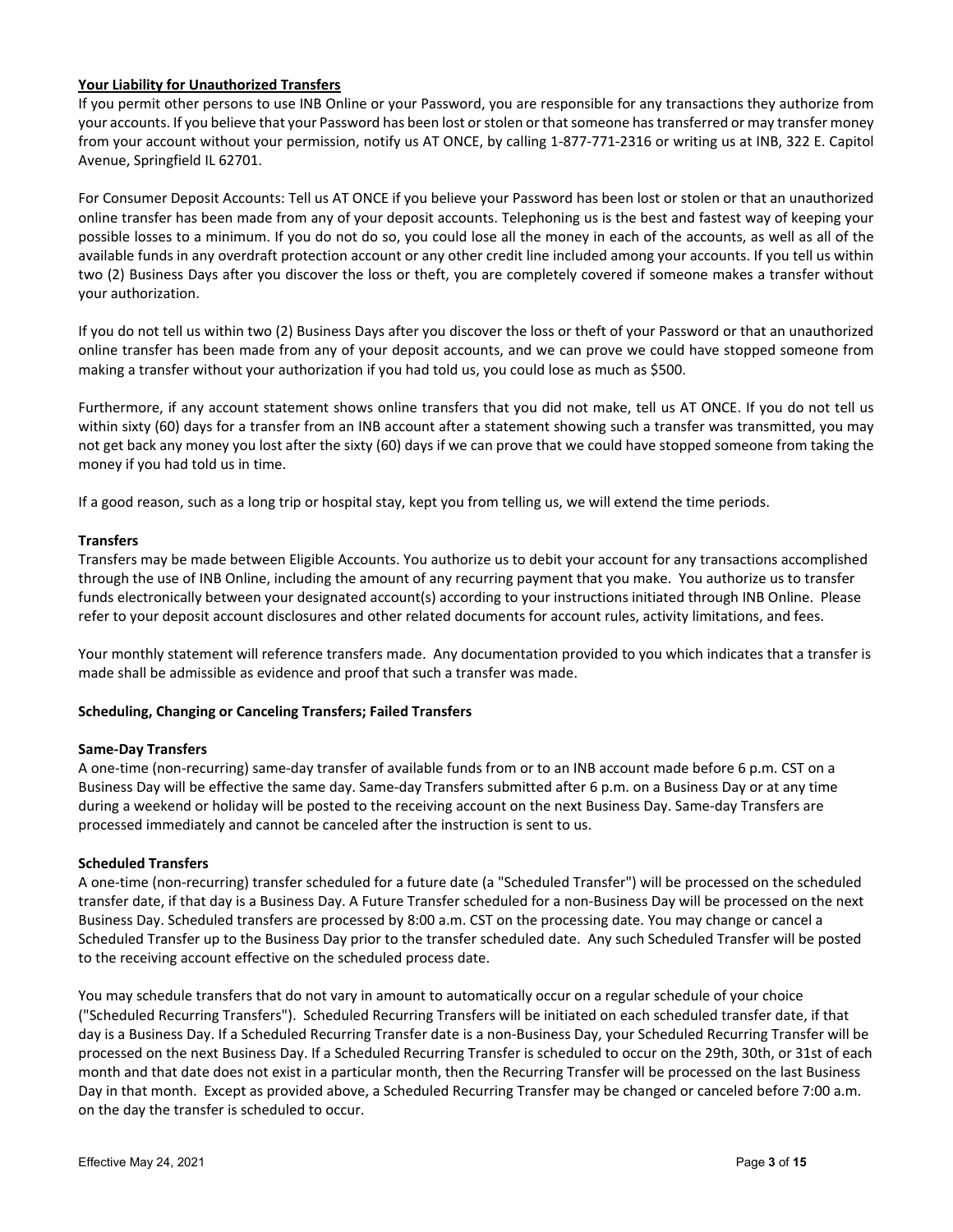# **Failed Transfers**

If, on the processing date, you don't have sufficient available funds in the Eligible Account from which the funds are to be transferred, we will not make the transfer on that date. If the transfer is a Scheduled Recurring Transfer, the remaining transfers will not be affected. To be notified of failed transfers, you will need to set up an alert in the Manage Alerts section. If you are locked out of INB Online as a result of multiple failed login attempts, your scheduled transfer will not be processed until your INB Online access has been restored and you have successfully logged in.

#### **Balance Inquiries**

You may check the balances and recent activity of your Accounts. Any balance shown will include a date as of which the balance is current. The balance shown may not be your actual available balance. It may include deposits still subject to verification by us. The balance shown may also differ from your records because it may not include pending items such as deposits in progress, outstanding checks or other withdrawals, payments, or charges, or items in process. Due to processing constraints, there may be some pending items that affect balance activity, which are not available to view in INB Online.

#### **Stop Payments**

Subject to certain limitations, you may order us to stop payment on any check or other item payable for your Account via INB Online, whether drawn by you or any other account holder. The stop payment request will be effective if we receive the order at such time and in such manner as to afford us a reasonable opportunity to act upon the order. The stop payment order is effective for six (6) months. We may also require you to present your request in writing within fourteen (14) days. A stop payment order may be renewed during a period within which the stop payment order is effective. We will require you to provide the date, the amount, and the number of the item, together with the name of the payee. If you give us incorrect information, we will not be liable for failing to stop payment on the item. Our acceptance of a stop payment order will not constitute a representation that the item has not already been paid or that we have a reasonable opportunity to act upon the order. You may not stop payment on an official item (cashier's check), issued by us, or request us to stop payment if we have otherwise become accountable for the item. In addition, you may not stop payment on checks governed by a separate agreement, such as a check guaranty agreement. Further, you may not stop payment on an item after acceptance of the item by us. A fee may be assessed for each stop payment.

#### **Bill Payment**

Bill Payment allows you to receive bills electronically, pay bills, and send money to other people using a personal computer ("PC") or mobile device. We have the right to amend the Rules at any time by notice mailed or emailed to you at the last address or email address on our records as provided in the Rules, or as otherwise permitted by law.

For businesses, you may set up additional users as needed, including permissions for dual approval and payee access/maintenance.

If you subscribe to the Bill Payment service and do not use it for ninety days, the service will be terminated and your payees and payment history will no longer be available.

#### **Setting up Payments**

You may make payments through Bill Pay to us and to any other business, merchant, or professional that generates a bill or invoice for products or services provided to you or on your behalf and that has a U.S address and phone number ("Business Payee"). Payments may be made only to payees with a U.S. payment address. You agree not to make a payment of alimony, settlement of brokerage accounts, child support, taxes, or any other governmental fees or court-directed payments through Bill Pay. Payees are not required to accept payment via Bill Pay.

You must provide sufficient information about each payee ("Payee Information"), and such other information as we may request from time to time, to properly direct a payment to that payee and to permit a Business Payee to identify the correct account ("Payee Account") to credit with your payment. This information may include, among other things, the name and address of the payee and your Business Payee account number. You are responsible for Payee Information and any additions, deletions, and changes to Payee Information. Because there is always a possibility that the Payee Information may be lost or accidentally destroyed, you should keep a copy of your Payee Information somewhere other than your PC or mobile device, so that you may readily retrieve it. You may have an unlimited number of payees. We may change the number of payees you may designate to receive payments through Bill Pay.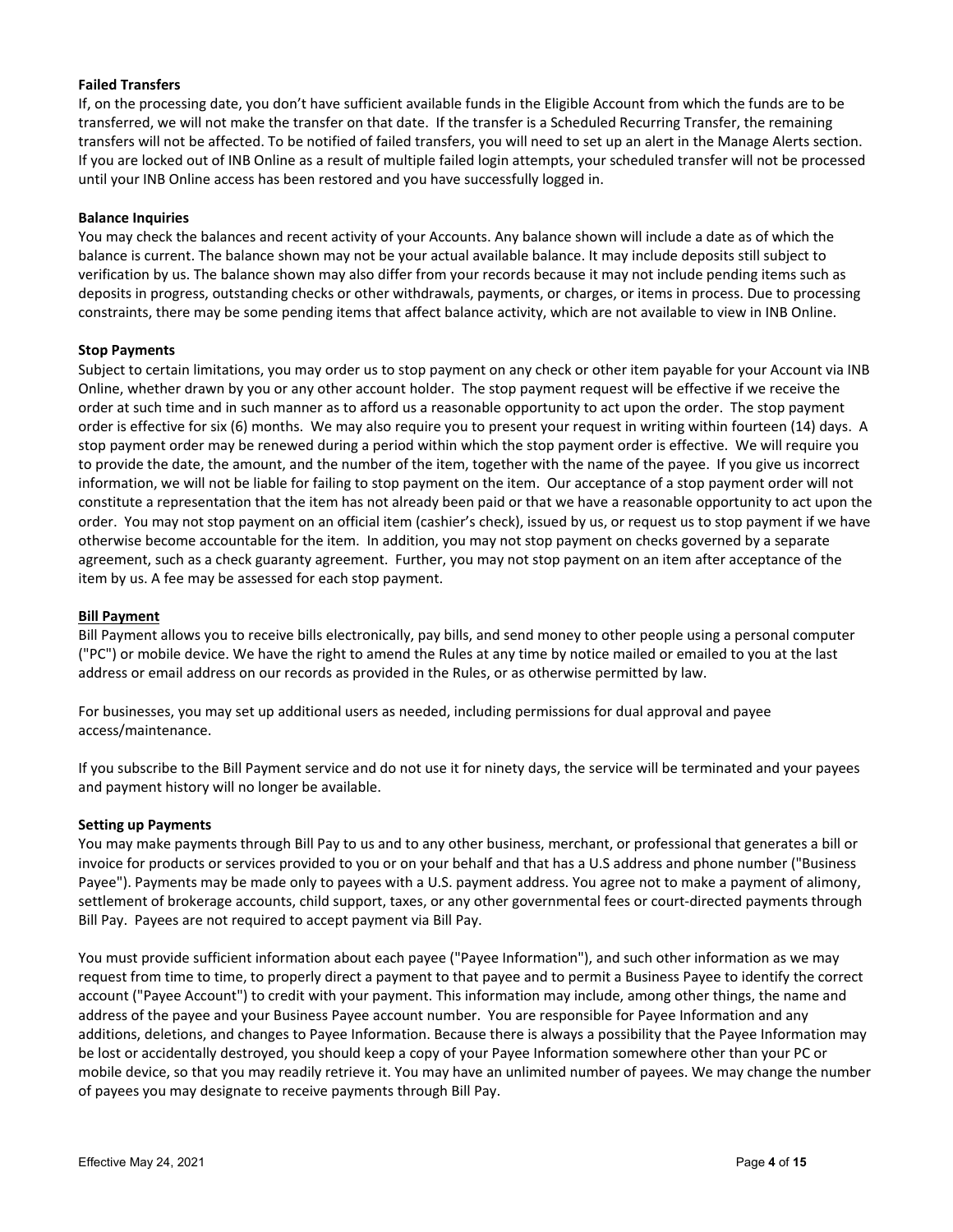### **Scheduling Payments**

To schedule a payment, you must select the payee, select the account you wish debited for the payment (funding account), and indicate the amount of your payment, and the date or dates on which you want your payment to be received by the payee. Each payment must be in an amount not less than \$1.00. Any attempted payment that exceeds the available balance in your Funding Account may be rejected. You should not schedule duplicate payments. A duplicate payment is one that is scheduled to be made to the same payee on the same Processing Day for the same amount. You may make changes or cancel existing scheduled payments before 3:00 p.m. on the processing date.

# **Scheduling and Payment Processing**

Although you can enter payment instructions 7 days a week, 24 hours a day, excluding maintenance and other availability windows, payments will be processed on Monday through Friday ("Processing Day") excluding federal holidays. The date on which a payment is processed is the date on which the check or electronic transaction is sent to the Payee. Payments are processed after 3:00 p.m. (Central Standard Time) on each Processing Day.

We may remit your payments by mailing your payee a check or by an electronic payment method. Because of the time it takes to transmit your payment to your Payees, they generally will not receive payment on the day your transaction is processed.

### **Future Payments**

A one‐time (non‐recurring) payment scheduled for a future date (a "Future Payment") will be processed on the scheduled payment date. A Future Payment scheduled for a holiday, Saturday or Sunday will be processed on the following Processing Day. You may change or cancel a Future Payment up to 3:00 p.m. Central Standard Time on the processing date.

#### **Recurring Payments**

You may schedule payments that do not vary in amount to automatically occur on a regular schedule of your choice ("Recurring Payments"). Each Recurring Payment will be processed on the scheduled payment date, if that day is a Processing Day. If a scheduled Recurring Payment date is a non‐Processing Day, your Recurring Payment will be processed on the previous Processing Day.

If a Recurring Payment is scheduled to occur on the 29th, 30th, or 31st of each month and that date does not exist in a particular month, then the Recurring Payment will be processed on the last Processing Day in that month. A Recurring Payment may be changed or canceled up to 3:00 p.m. Central Standard Time on the processing date.

# **Failed Payments**

If you don't have sufficient available funds in your funding account to cover your scheduled electronic payment, we will not make the payment on that date. To be notified of failed payments, you will need to set up an alert in the Manage Alerts section. Payments made by check will not be debited from your account until the payee presents them for payment, and they may be returned to the payee if sufficient funds are not available at the time the item is presented to us for payment. You may be charged a non‐sufficient funds or overdraft fee if funds are not available to pay an item. In such cases, you agree that:

- You will reimburse us immediately upon demand the transaction amount that has been returned;
- For any amount not reimbursed to us within fifteen (15) days of the initial notification, a late charge may be assessed against unpaid amounts;
- You will reimburse us for any fees we may incur in attempting to collect the amount of the return from you; and
- We are authorized to report the facts concerning the return to any credit reporting agency.

#### **Returned Payments**

In using the Bill Pay Service, you understand that Billers and/or the United States Postal Service may return Bill Payments for various reasons such as, but not limited to, Biller's forwarding address expired; Biller account number is not valid; Biller is unable to locate account; or Biller account is paid in full. We or our Service Provider may attempt to research and correct the returned payment and return it to your Biller, or void the payment and credit your Payment Account. You may receive notification of returned payments.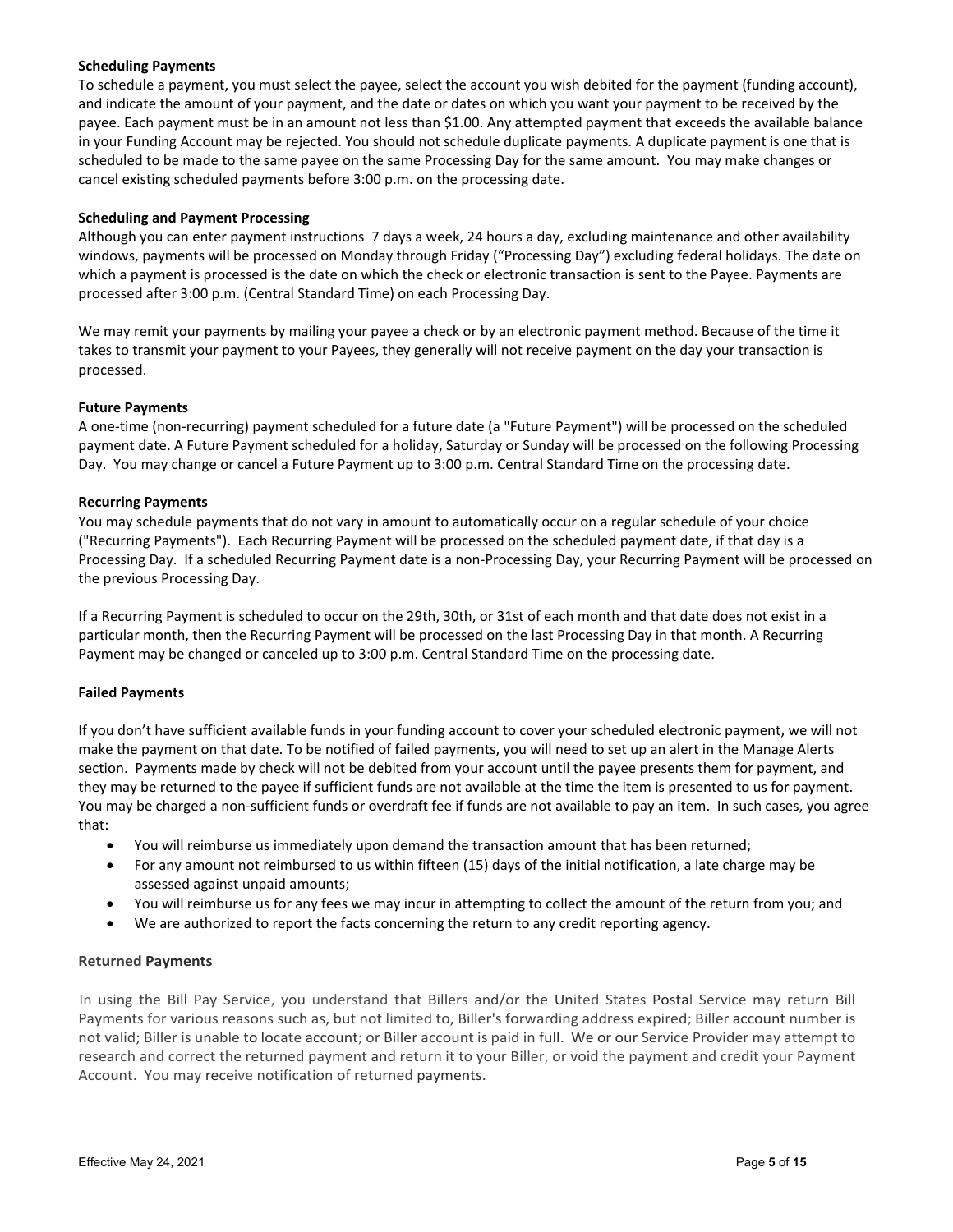#### **Biller Limitation**

We reserve the right to refuse to pay any Biller to whom you may direct a payment. We or our Service may notify you if it is decided to refuse to pay a Biller designated by you. We may not notify you if you attempt to make a prohibited payment or an exception payment under this Agreement.

### **Bill Presentment**

This feature is for the presentment of electronic bills only and it is your sole responsibility to contact your Payees directly if you do not receive your statements. In addition, if you elect to activate Bill Presentment, you also agree to the following:

a. Information provided to the Payee – We are unable to update or change your personal information such as, but not limited to, name, address, phone numbers, and e‐mail addresses with the Payee. Any changes will need to be made by contacting the Payee directly. Additionally it is your responsibility to maintain all usernames and passwords for all Payee sites. You also agree not to use someone else's information to gain unauthorized access to another person's bill.

b. Activation - Upon activation of Bill Presentment, we may notify the Payee of your request to receive electronic billing information. The presentment of your first electronic bill may vary from Payee to Payee and may take up to sixty (60) days, depending on the billing cycle of each Payee. Additionally, the ability to receive a paper copy of your statement(s) is at the sole discretion of the Payee. While your electronic bill feature is being activated it is your responsibility to keep your accounts current. Each Payee reserves the right to accept or deny your request to receive electronic bills.

c. Notification – We will use our best efforts to present all of your electronic bills promptly. In addition to notification within Bill Pay, we may send an e‐mail notification to the e‐mail address listed for your account. It is your sole responsibility to ensure that this information is accurate. In the event you do not receive notification, it is your responsibility to periodically logon to Bill Pay and check on the delivery of new electronic bills. The time for notification may vary from Payee to Payee. You are responsible for ensuring timely payment of all bills.

d. Cancellation of electronic bill notification ‐ The Payee reserves the right to cancel the presentment of electronic bills at any time. You may cancel electronic bill presentment at any time. The timeframe for cancellation of your electronic bill presentment may vary from Payee to Payee. It may take up to sixty (60) days, depending on the billing cycle of each Payee. Bill Pay will notify your Payee(s) as to the change in status of your account. If you have chosen not to receive paper statements, it will be your sole responsibility to make arrangements for an alternative form of bill delivery. If you cancel your Bill Pay service we will not be responsible for presenting any electronic bills that are already in process at the time of cancellation.

e. Non-Delivery of electronic bill(s) - You agree to hold us harmless should the Payee fail to deliver your statement(s). You are responsible for ensuring timely payment of all bills. Copies of previously delivered bills must be requested from the Payee directly.

f. Accuracy and dispute of electronic bill – We are not responsible for the accuracy of your electronic bill(s). Bill Pay is only responsible for presenting the information we receive from the Payee. Any discrepancies or disputes regarding the accuracy of your electronic bill summary or detail must be addressed with the Payee directly. This Agreement does not alter your liability or obligations that currently exist between you and your Payees.

#### **INB Mobile Check Deposit Service**

# **1. INB Mobile Deposit Service**

- a. The Service allows you to make certain deposits to an eligible account electronically by using a capture device to create an electronic image of a paper check or other paper source document only payable in U.S. Dollars ("Electronic Item") by scanning the item and transmitting it and related data to us. As part of the Service, you must use software and hardware provided by or acceptable to us. You are solely responsible for information or data that is transmitted, supplied or key‐entered by you, your employees or agents. Before you scan any item, you shall endorse all items with your name and the legend "For Mobile Deposit Only".
- b. The following instruments may not be deposited through the Service: international checks, remotely created checks (whether in paper form or electronically created), checks drawn against a line of credit, or cash. Except as noted in the preceding sentence, only checks, money orders, cashier's checks, or traveler's checks drawn on or payable at or through a U.S. bank, can be transmitted through the Service. Additionally, only instruments that are made payable to and endorsed by you may be transmitted through the Service.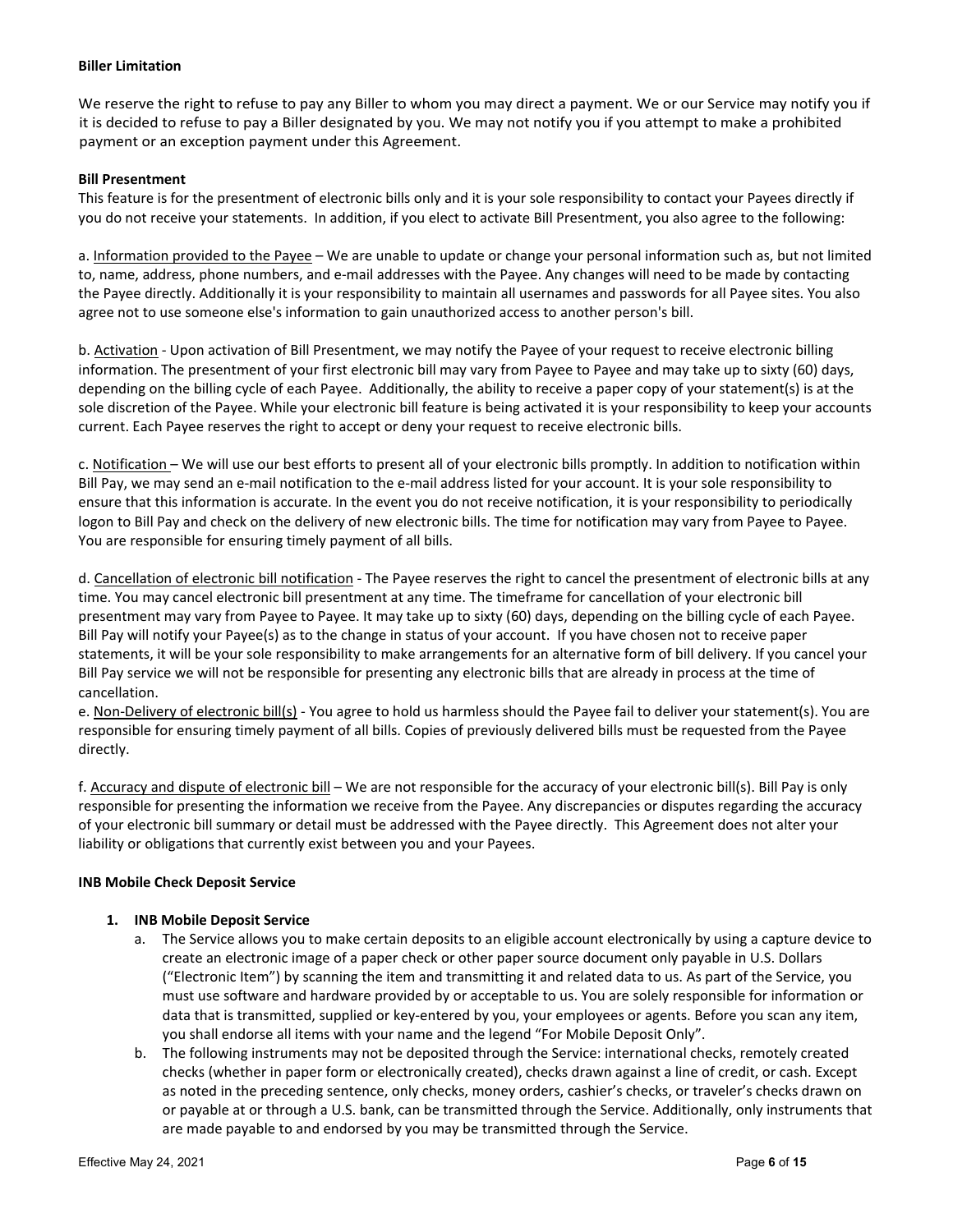- c. You agree that after the Electronic Item has been scanned and submitted for deposit, you shall not otherwise transfer or negotiate the original paper source document, substitute check or any other image thereof. You further agree that you shall be solely responsible for the original paper check or other paper source document, including its storage, retrieval and destruction.
- d. You agree that the Electronic Item will become the legal representation of the paper check or other paper source document for all purposes (except for funds availability, see section 2f below), including return items processing.
- e. If you transmit your Electronic Item on or before 4:00 p.m. Central Standard Time on a Business Day we are open, we shall review and process your Electronic Item(s) on that Business Day. If you transmit your Electronic Item to us after 4:00 p.m. Central Standard Time or on a weekend or a state or federal holiday, we will review and process your Electronic Items on the next Business Day. Your Electronic Item is considered transmitted when the Service generates a confirmation message.
- f. Federal Reserve Board Regulation CC (regarding availability of funds) does not currently apply to mobile deposits. Funds from deposits made via the Service generally will be available for withdrawal by the Business Day after the day of deposit. However, we may apply additional delays on the availability of funds based on any other factors as determined by us in our sole discretion as communicated in our Funds Availability Disclosure.
- g. Each Business Day on which we review and process your Electronic Items, we will use commercially reasonable efforts to review each Electronic Item and to reject any Electronic Item that, in our sole discretion, we determine to be ineligible for the Service (each, an "Exception Item"). "Exception Item" includes, without limitation, an Electronic Item that (a) is illegible or contains MICR data that is not machine‐readable, (b) was previously processed as an Electronic Item, or (c) is drawn on banks located outside the United States and is not payable at or through a bank located within the United States. We may notify you of each Exception Item through INB Online, or other communication channels at our discretion. If you wish to attempt to deposit any Exception Item to your INB Account, you shall do so only by depositing the original paper check or other paper source document on which the Exception Item is based or as otherwise agreed between us. Even if we do not initially identify an Electronic Item as an Exception Item when we review and process the Electronic Item to which the Exception Item relates, the Electronic Item may nevertheless be returned to us because, among other reasons, the paying bank determines that such item or check is illegible or missing an image. Our failure to identify an Exception Item shall not preclude or limit the obligation of you to INB under section 3.
- h. The maximum amount you may deposit on any day is \$500 and the maximum aggregate amount that you may deposit during any thirty (30) day period is \$1,500. These amounts are subject to revision from time to time. If you attempt to initiate a deposit in excess of these limits, we may reject your deposit. If we permit you to make a deposit in excess of these limits, such deposit will still be subject to the terms of this Agreement, and we will not be obligated to allow such a deposit at other times.
- i. We may return or refuse to accept all or any part of a deposit to your INB Account using the Service at any time and will not be liable for doing so even if such action causes outstanding checks or other debits to your INB Account to be dishonored and returned.
- j. Any check or other paper source document payable to you or to your joint owner, either of you can endorse it. If payable to you and your joint owner, both of you must endorse it.

# **2. Item Processing**

If any Electronic Item does not comply with our or our processor's requirements for content and/or format, we may, in our sole discretion:

- a. Further transmit the Electronic Item and data in the form received from you;
- b. Repair or attempt to repair the Electronic Item or data and then further transmit it;
- c. Process the Electronic Item as photocopies in lieu of originals; or
- d. Return the data and Electronic Item to you unprocessed and charge back your INB Account.

Notwithstanding any other provisions, we reserve the right, at our sole discretion, to reject any Electronic Item for remote deposit to your account. We will notify you via email or other method of the status of electronic deposits.

# **3. Warranties**

For each Electronic Item you transmit to use through the Service, you represent and warrant to us that:

- a. Any image we receive accurately and legibly represents all of the information on the front and back of the original item as originally drawn;
- b. You are authorized to enforce and obtain payment on the original check or other paper source document;
- c. The information you transmit to us corresponding to an item contains a record of all applicable MICR‐line information required for a substitute check and the accurate amount of the item;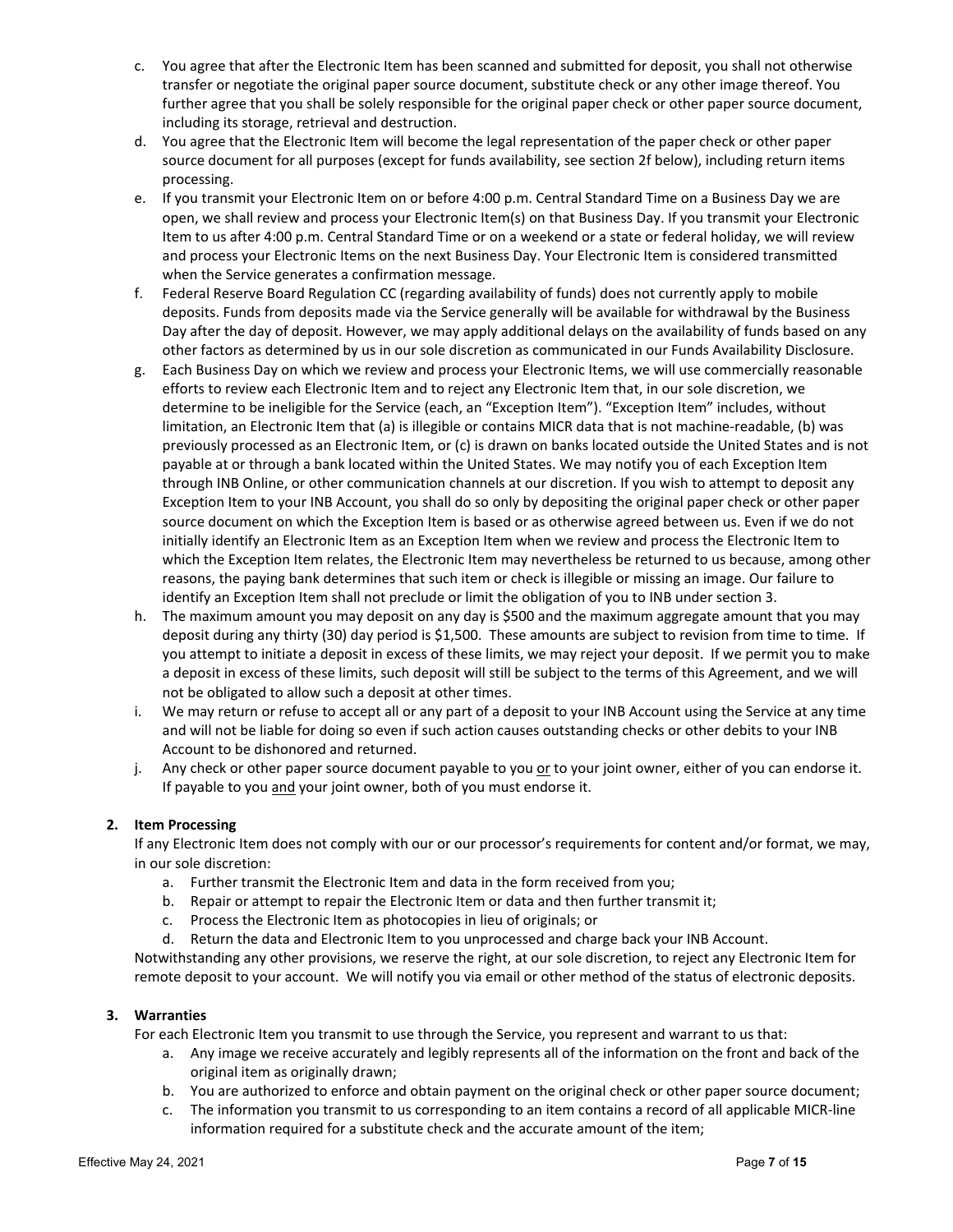- d. The item conforms to the technical standards for an Electronic Item set forth in Federal Reserve Board Regulation J, or Federal Reserve Bank operating circulars and for a substitute check set forth in Federal Reserve Board Regulation CC;
- e. No person will receive a transfer, presentment, or return of, or otherwise be charged for, the item (either the original item, or a paper or electronic representation of the original item) such that the person will be asked to make payment based on an item that has already paid;
- f. You will not redeposit through the Service any item previously deposited and returned to you unless we specifically authorize you to do so;
- g. You will employ commercially reasonable security measures and firewalls sufficient to protect transmissions and storage to ensure no unauthorized access or duplicate presentment;
- h. You will only transmit items that originated as paper checks or other paper source documents.
- i. You will comply with all laws and regulations applicable to you in your use of the Service and not use the Service for any purpose prohibited by foreign exchange regulations, postal regulations or any other treaty, statute, regulation or authority;
- j. If you are depositing items on behalf of third parties:
	- i. The owner of the original paper check or paper source document has authorized you to negotiate and electronically transmit it; and
	- ii. If you are scanning items from a location outside of the U.S., such authorization covers its crossborder transmittal.
- k. You have possession of the check or other paper source document and no other party will submit it for payment.

# **4. Accountholder's Indemnification Obligation**

You understand and agree that you are required to indemnify us and our technology partners, and hold each harmless against any and all claims, actions, damages, liabilities, costs, and expenses, including reasonable attorneys' fees and expenses arising from your use of the service and/or breach of this addendum. You understand and agree that this provision shall survive the termination of this addendum either by you or by us.

### **5. Disclaimer of Warranties**

You agree that your use of any remote banking service and all information and content including that of third parties is at your risk and is provided on an "as is" and "as available" basis. We disclaim all warranties of any kind as to the use of any remote banking service, whether express or implied, including, but not limited to the implied warranties of merchantability, fitness for a particular purpose and non‐infringement. We make no warranty that any remote banking service will meet your requirements or will be uninterrupted, timely, secure, or error‐free. We make no warranty that the results that may be obtained will be accurate or reliable or that any errors in any remote banking service or technology will be corrected.

# **6. Limitation of Liability**

You agree that we will not be liable for any direct, indirect, incidental, special, consequential or exemplary damages including, but not limited to damages for loss of profits, goodwill, use, data or other losses incurred by you or any third party arising from or related to your use of, or inability to use, or the termination of your use of any remote banking service, regardless of the form of action or claim (whether contract, tort, strict liability or otherwise) even if we have been informed of the possibility thereof, except as otherwise required by law.

# **7. Termination of Service**

We reserve the right to terminate the Service at any time with or without notice to you.

#### **8. Miscellaneous**

- a. If you receive notice of any claim regarding the Service, you shall promptly provide us with a written notice of it.
- b. You agree to inform us immediately of any material change in your financial circumstances or in any of the information you provided to us or in your application for INB Online Banking. You agree to provide us with any financial information we reasonably request.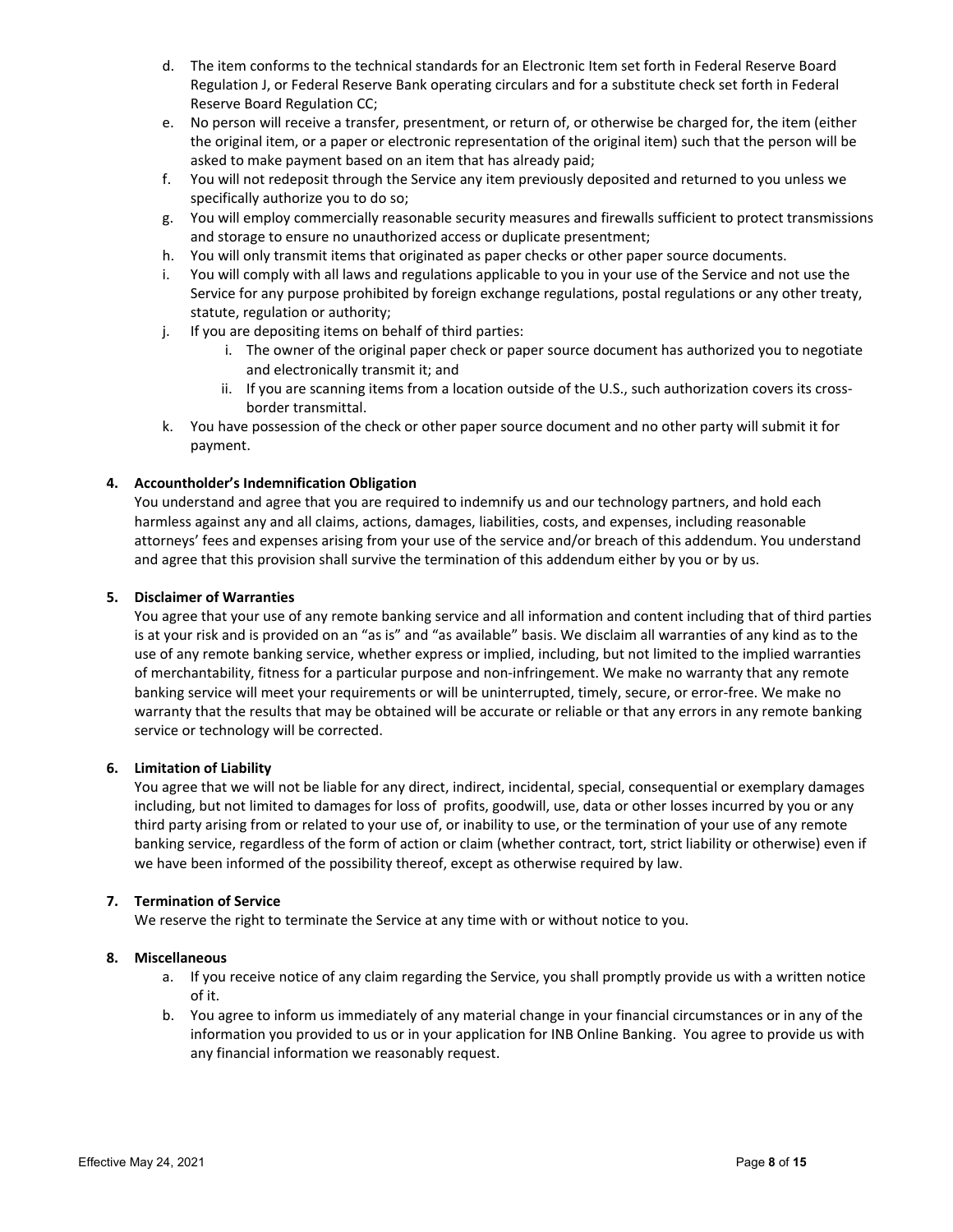### **PERSON‐TO‐PERSON (P2P) TRANSFER SERVICE USER AGREEMENT**

This User Agreement ("Agreement") contains the terms governing your use of the Person-to-Person (P2P) Transfer Service (the "Transfer Service") as offered by INB, National Association ("the Bank," "INB," "we," "us," "our") and includes any affiliate, agent, independent contractor, designee, or assignee that we may, at our sole discretion, involve in the provision of the Transfer Service. The Transfer Service processes transactions only for debit cards displaying the Visa or MasterCard **logo. Please read this Agreement carefully and retain a copy for your reference.**

# **Definitions:**

- 1. "Business Day" means Monday through Friday, excluding federal banking holidays.
- 2. "Customer" ("you," "your") means a person who is an individual, business, or government agency, who is the owner of an account or and authorized signer on an account who has the authority to view information and effect transactions on such account which participates in the Transfer Service through the Bank;
- 3. "Deposit Account" means an account which has been identified by the Bank as eligible to receive funds related to the Transfer Service.
- 4. "Funding Account" means an INB checking account which has been identified by the Bank as eligible to send funds for a Transfer Transaction.
- 5. "Receiver(s)/Payee(s) Financial Institution" means any financial institution holding the Receiver(s)/Payee(s) account for which a Transfer Transaction has been sent or received.
- 6. "Receiver(s)/Payee(s)" means any person or business designated by you to receive a Transfer Transaction.
- 7. "Transfer Service" means the Person-to-Person service which allows for transfer of funds between Customer(s) and Receiver(s)/Payee(s).
- 8. "Transfer Transaction(s)" means a transaction initiated through the Transfer Service to transfer funds out of your Funding Account to a Receiver/Payee.

# **General Terms Applicable to the Service**

When you use or access, or permit any other person(s) or entity to whom you have delegated to act on your behalf to use or access the Transfer Service, you agree to the terms and conditions of this Agreement. We may amend or change this Agreement, including applicable fees and service charges, from time to time, in our sole discretion. You will be notified of these changes. Your use of the Transfer Service after we have made any changes will be considered your acknowledgment and acceptance of said changes. The Transfer Service is generally available 24 hours a day, seven days a week with the exception of outages for maintenance and circumstances beyond our control. If you find the Agreement unacceptable to you at any time, please discontinue your use of the Transfer Service.

# **Eligibility to Use the Transfer Service**

In order to use the Transfer Service, you must have an eligible Funding Account and/or Deposit Account with the Bank, and you must be an owner of said account(s). In order to transfer funds out of your account you must have an available balance in the Funding Account.

You represent to us that you are a U.S. resident (not including U.S. territories) and you have the authority to authorize debits from and credits to the Funding and Deposit Accounts you have identified. You agree that you will not use the Transfer Service for International ACH Transactions which are prohibited under this Agreement. **You further agree that you will not use the** Transfer Service to send or receive money from anyone to whom you are obligated for tax payments, payments made pursuant to court orders (including court-ordered amounts for alimony or child support), fines, payments to loan sharks, **gambling debts, other amounts owed to government entities or payments otherwise prohibited by law**.

# **Email Address and/or Phone Number**

You must provide us with an email address which you regularly use and intend to use regularly (no disposable email addresses) and a permanent mobile phone number which you intend to use for an extended period of time (no "burner" numbers). Email addresses and phone numbers for both you and Receiver/Payee may be stored to accommodate transfers using the Transfer Service.

You are authorizing and instructing us to send emails and/or text messages to both you and/or the Receiver/Payee concerning the Transfer Transaction. You represent and warrant to us that you have received permission from that person for us to do so.

Users must provide certain information to utilize the Transfer Service in order to send, request and/or receive money.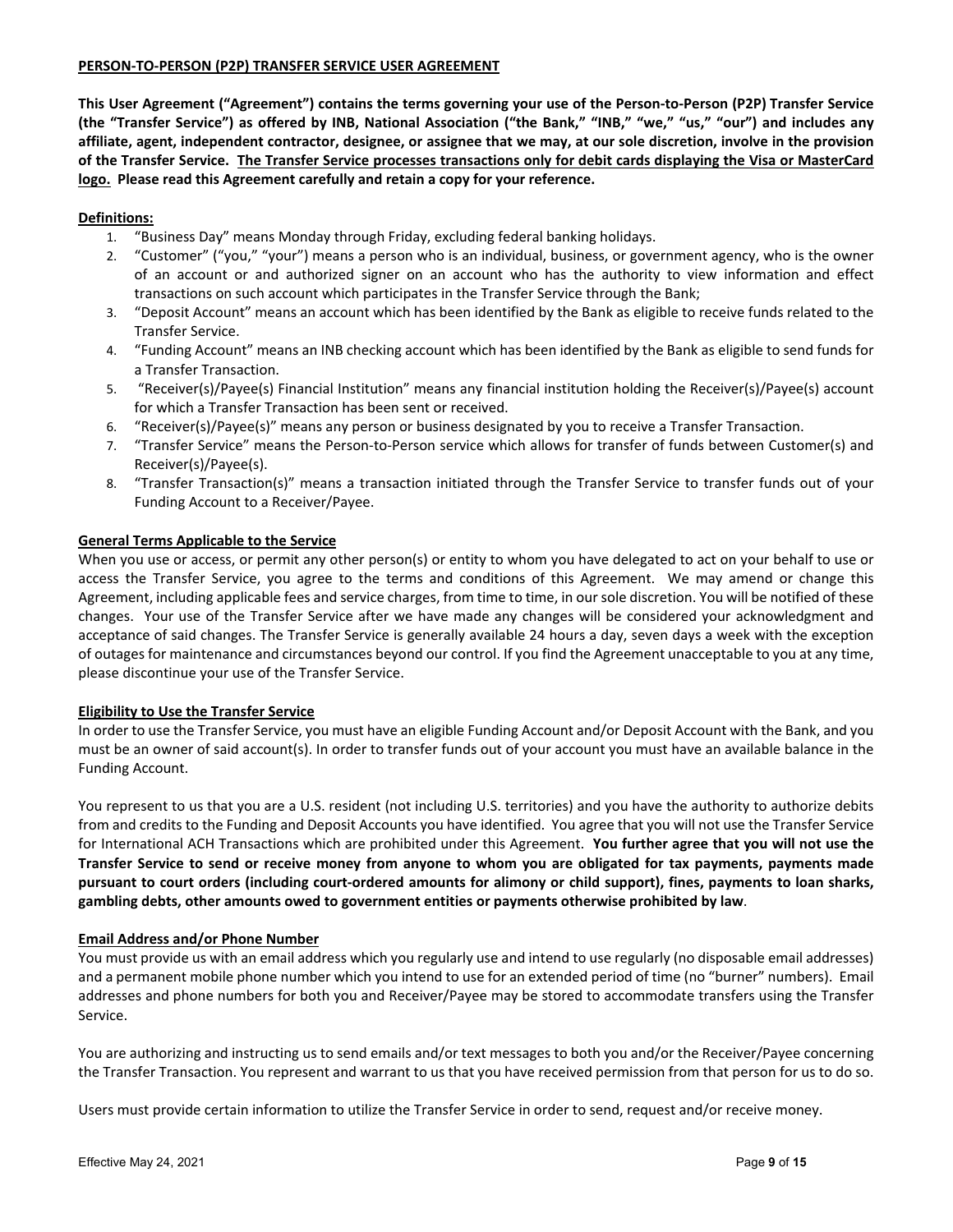# **Communicating with You**

You represent and warrant to us that you are the owner of the mobile phone number and/or email documented as part of the Transfer Service or have the delegated legal authority to someone else to act on your behalf. You further acknowledge and agree that:

- 1. You are responsible for any fees or other charges that your wireless carrier may charge for any related data, text or other message services, including without limitation for short message service. Please check your mobile service agreement for details or applicable fees.
- 2. You will immediately notify usif any email address or mobile phone number you have registered for use in the Transfer Service is surrendered by you, or changed by you.
- 3. In the case of any messages you may send through either us that we may send or may send on your behalf to an email address or mobile phone number, you represent that you have obtained the consent of the recipient of such emails or automated text messages to send such emails or text messages to the recipient.
- 4. You understand and agree that any emails or text messages that we send or which are sent on your behalf are not encrypted and may include personal or confidential information.
- 5. We are not liable for any delay or failure to deliver any text messages or emails.

In the event you ever withdraw this consent for text messages and/or emails, and notwithstanding that withdrawal, you expressly authorize us to send you text messages and/or emails confirming your instructions relating to the Transfer Service, including a confirmation from us in the event you withdraw your consent.

### **Declining to Use an Email Address or Mobile Telephone Number**

We may, in our sole discretion and for any reason, decline at any time to accept or use, or to continue to accept or use, any specific email address or mobile telephone number provided to us by any person.

# **Accessing Your Funding Account; Terminating Access**

You authorize us to provide access to your Funding Account and/or Deposit Account through the Transfer Service to initiate and complete Transfer Transactions.

In the event you violate any terms of this Agreement, there are unauthorized or fraudulent transactions related to your Funding Account, Deposit Account or use of the Transfer Service, or we incur problems with your use of the Transfer Service, you agree that we may suspend or terminate your access to the Transfer Service at any time.

We may, in our sole discretion, at any time and without prior notice to you or other Transfer Transaction participants, suspend or terminate the Transfer Service.

# **Use of Personal Information to Identify You and Process Transfer Transactions**

You authorize the Bank to use the email addresses and telephone numbers that are associated with you and your Transfer Transactions.

You agree that we may provide your name, mobile phone number, and email address to any Receiver/Payee you designate in the Transfer Service and any Receiver/Payee's Financial Institution, or any other person, engaged in processing, facilitating, or delivering Transfer Transactions to which you are a party. You irrevocably waive any provisions of any other Agreements or Terms and Conditions between you and us which would otherwise prevent us from providing this information in connection with any Transfer Transaction to which you are a party.

Each time you use the Transfer Service, you represent and warrant to us that:

- 1. You have the right to authorize us to access your Funding Account and/or Deposit Account to effect fund transfers or for any other purpose authorized by this Agreement;
- 2. You are not violating any other person's rights when you provide us information and instruct us to initiate or complete a fund transfer; and
- 3. All the information you provide to us is true, current, accurate, and complete.

We may maintain information which tracks your access, view, and use of electronic data in connection with your use of the Transfer Service. This information may include, but is not limited to detailed information about your transactions and communication with other Transfer Service participants.

We may disclose information to third parties about your account or the funds you send or receive:

1. As necessary to complete transactions;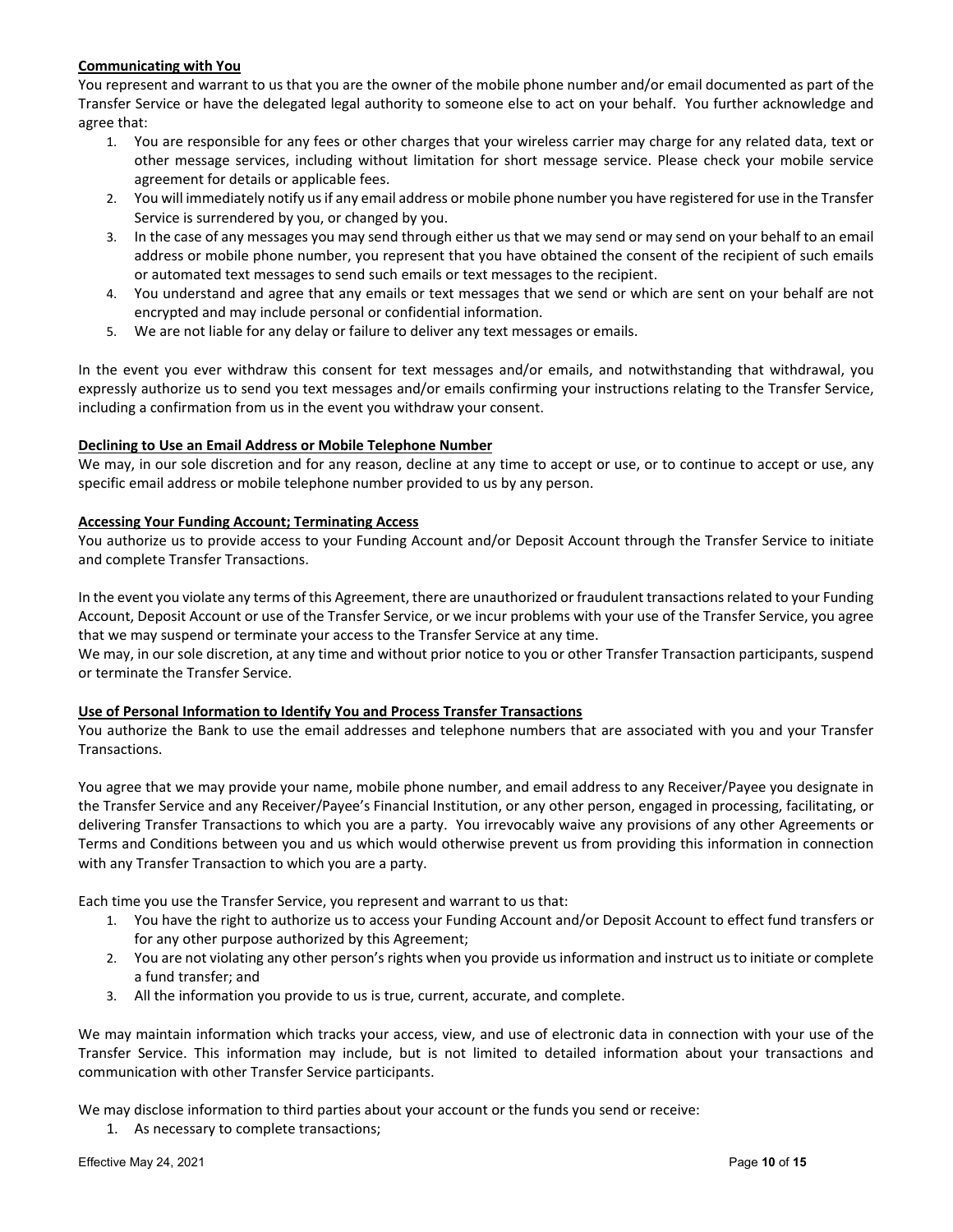- 2. As necessary in connection with offering the Transfer Service;
- 3. In connection with the investigation of any claim related to your account or the funds you send or receive;
- 4. To comply with government agency or court orders;
- 5. In accordance with your written permission; and
- 6. As otherwise permitted by the terms of our privacy notice.

Our privacy notice may be accessed on our web site, inb.com

# **Changes to Email Addresses and Telephone Numbers**

You agree that you will notify us immediately in the event of a change to any email address or mobile telephone number which has been provided to us and is associated with you. You may instruct us to change any email address or telephone number we associate with the Transfer Service at any time. We may continue to rely on any email address or telephone number that has been provided to us until you notify us of a change.

# **Your Fund Transfers**

We may at any time decline any Transfer Transaction that we believe may violate applicable law. You represent and warrant to us that:

- 1. All Transfer Transactions you initiate are for your own account, and not on behalf of another person;
- 2. You are not receiving any fee or compensation from any other person in return for initiating a Transfer Transaction; and
- 3. You are authorized by the Receiver/Payee to make funds transfers to their account at their financial institution.

# **Sending Money**

You understand and agree that:

- 1. When you use the Transfer Service, neither you nor the Bank will have the ability to stop or reverse the transaction. In most cases, when you are sending money, the transfer will occur within minutes; however, there are circumstances when the payment may take longer.
- 2. Your Funding Account will receive a memo debit for outgoing transfers immediately after the Transfer Service processes a transaction. This memo debit cannot be reversed, and will permanently post to your Funding Account immediately, but if not immediately, no later than three business days from when the Receiver/Payee has agreed to accept the transfer and has provided the required information to receive the transfer.
- 3. After three business days, transfers will not be completed for persons to whom you are sending money who have not agreed to accept the transfer, or have not provided the required information to receive the transfer, or otherwise ignores the payment notifications. In this case, the memo debit will be re-credited to your Funding Account.
- 4. The transfer may be delayed or blocked to prevent fraud or comply with regulatory requirements. We have no control over the actions of Receivers/Payees or other Financial Institutions.

# **Frequency and Dollar Amount of Transfer Transactions**

We may from time to time for security and risk management reasons modify the limit, the frequency, and the dollar amount of transfers you can make using the Transfer Service. The limits on the frequency and dollar amount of transfers are solely for the protection of the Bank. The minimum transfer amount is \$1.00. We are not responsible for any limitations imposed on transfers related to other Financial Institutions. We reserve the right to change from time to time the dollar amount of transfers you are permitted to make using the Transfer Service.

# **Transfer Transaction Descriptions**

We may, in our sole discretion, permit you to add a description or comment concerning the Transfer Transaction that will be transmitted to the Receiver/Payee. You agree that if we permit you to add a description or comment concerning the payment to the Receiver/Payee that you will not include inappropriate or abusive language, messages or content in the description or comment. You agree that we may monitor the contents of the description or comment, and may delete or edit the message if we believe any of the content is inappropriate or abusive, in our sole and absolute discretion.

# **Failure or Rejection of Transfer Transactions**

We do not make any representation or warranty that any particular Transfer Transaction can be completed, or that it can be completed within a particular period of time. Any estimate we may provide concerning the completion date for the Transfer Transaction is only an estimate, and is not binding on us. You understand and agree that we have no control over the actions of other Financial Institutions which may prevent a Transfer Transaction from being completed, or may delay its completion. You understand and agree that we may not be able to complete a Transfer Transaction if: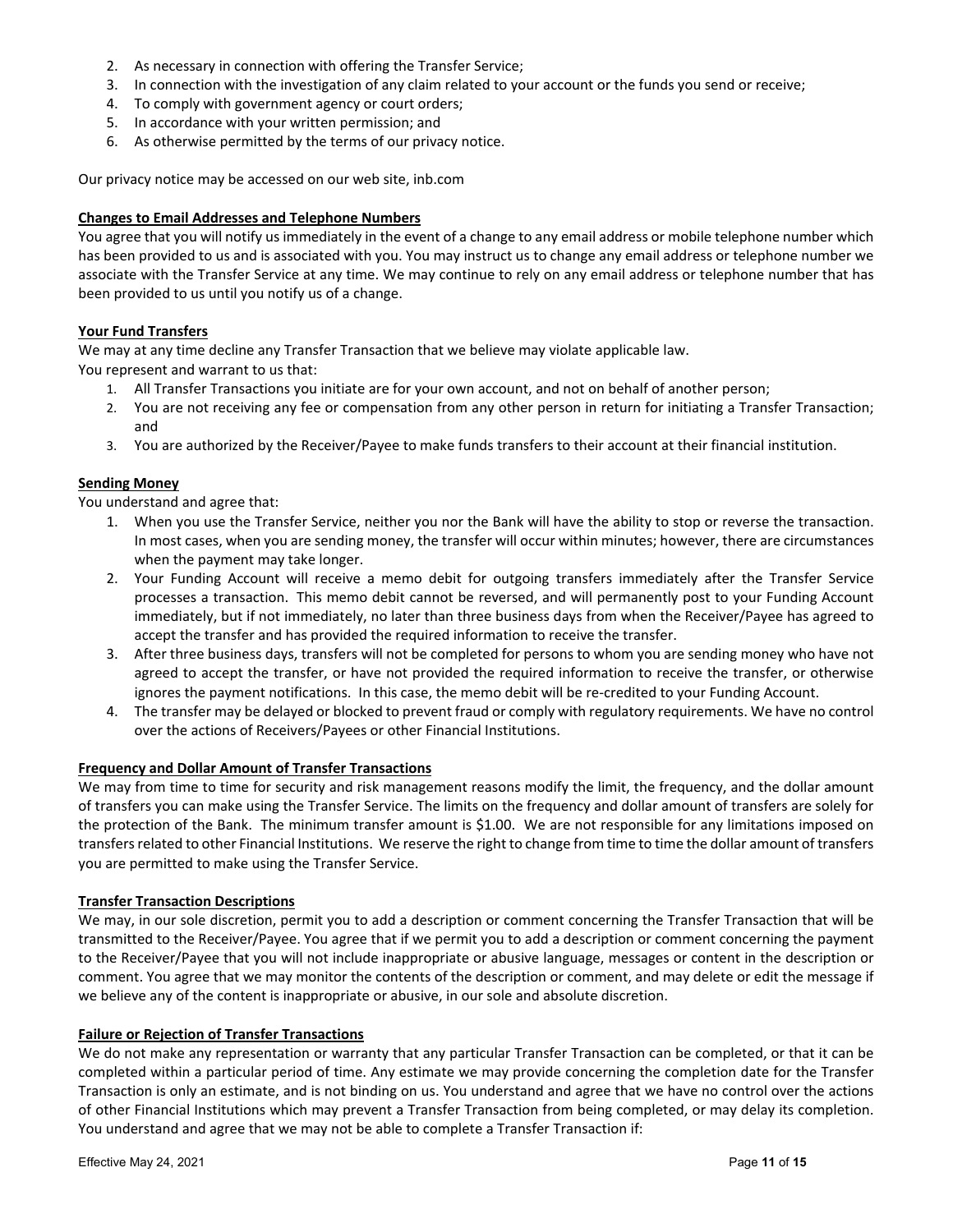- 1. The Receiver/Payee does not enroll in or register with the Transfer Service;
- 2. The Receiver/Payee does not complete the necessary stepsin providing needed information to complete the transfer; or
- 3. The Receiver/Payee does not register with the Transfer Service using the specific email address or mobile telephone number you have provided to us for them.

Upon learning that a Transfer Transaction from your Funding Account to a Receiver/Payee cannot be completed for any reason, we may attempt to complete the payment again. If the Transfer Transaction is not completed, we may notify you to contact the intended Receiver/Payee, but we are not required to do so.

If you do not have enough money in your Funding Account to make a Transfer Transaction we may reject your request to initiate the fund transfer, or activate Occasional Overdraft Protection Service (OOPS), Cash Reserve, or other transfers you have previously enabled/agreed to for your Funding Account.

We may, in our sole discretion, decline to initiate or complete a Transfer Transaction for any reason. We may, in our sole discretion, accept instructions from any Receiver/Payee or from a Receiver/Payee Financial Institution to block your attempts to use the Transfer Service to initiate Transfer Transactions with that Receiver/Payee.

### **Authorization for Fund Transfer and Suspense of Funds**

You agree that each payment instruction you give us is an authorization to make a Transfer Transaction on your behalf. You authorize us to withdraw the funds from your Funding Account immediately upon receiving your instruction for the Transfer Transaction.

You understand that the Receiver/Payee Financial Institution may require the Receiver/Payee to manually accept each funds transfer you send to them. **You understand and agree that we have no control over whether or not the Receiver/Payee** Financial Institution will require manual acceptance, or how long the Receiver/Payee Financial Institution will hold the funds before returning them if the Receiver/Payee fails to complete the required steps to accept the transfer. You authorize us to act as your agent in receiving and processing any return of funds as we deem appropriate.

### **No Right to Cancel or Stop a Transfer Transaction**

Transfer Transactionsthat are in process cannot be cancelled or stopped. **You agree that you are responsible for resolving any payment dispute with any Receiver/Payee to whom you send money through a Transfer Transaction.**

#### **Your Liability for Unauthorized Transfers**

If you permit other persons to use the Transfer Service or your Password, you are responsible for any transactions they authorize from your accounts. If you believe that your Password has been lost or stolen or that someone has transferred or may transfer money from your account without your permission, notify us AT ONCE, by calling 1‐877‐771‐2316 or writing us at INB, 322 E. Capitol Avenue, Springfield IL 62701.

For Consumer Deposit Accounts: Tell us AT ONCE if you believe your Password has been lost or stolen or that an unauthorized online transfer has been made from any of your deposit accounts. Telephoning us is the best and fastest way of keeping your possible losses to a minimum. If you do not do so, you could lose all the money in each of the accounts, as well as all of the available funds in any overdraft protection account or any other credit line included among your accounts. If you tell us within two (2) Business Days after you discover the loss or theft, you are completely covered if someone makes a transfer without your authorization.

If you do not tell us within two (2) Business Days after you discover the loss or theft of your Password or that an unauthorized online transfer has been made from any of your deposit accounts, and we can prove we could have stopped someone from making a transfer without your authorization if you had told us, you could lose as much as \$500.

Furthermore, if any account statement shows online transfers that you did not make, tell us AT ONCE. If you do not tell us within sixty (60) days for a transfer from an INB account after a statement showing such a transfer was transmitted, you may not get back any money you lost after the sixty (60) days if we can prove that we could have stopped someone from taking the money if you had told us in time.

If a good reason, such as a long trip or hospital stay, kept you from telling us, we will extend the time periods.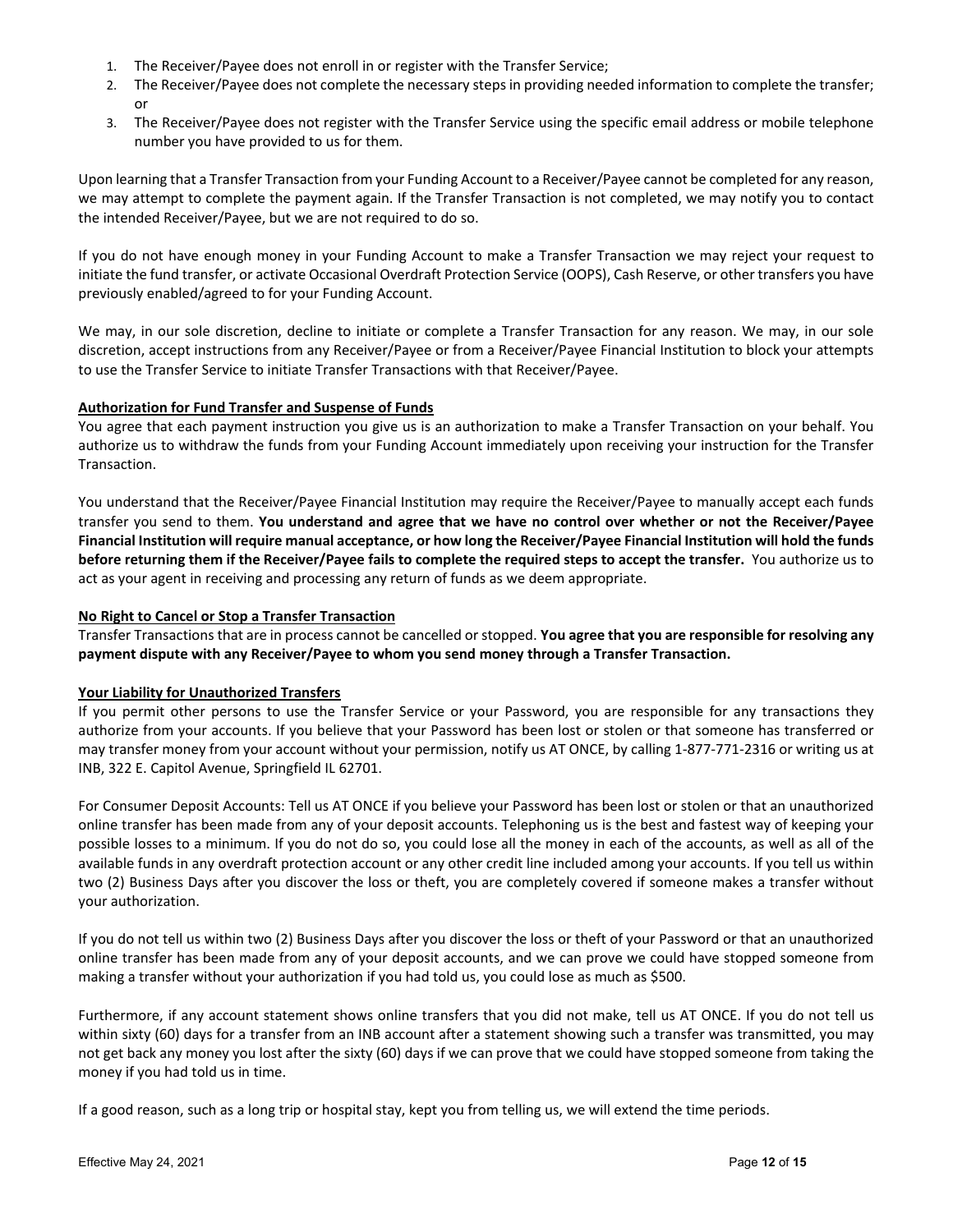### **Discharge of Obligations**

You understand and agree that the extent to which a Transfer Transaction discharges an underlying obligation you have to the Receiver/Payee of a Transfer Transaction, or an underlying obligation owed to you by the sender of a Transfer Transaction, will be determined by your agreement with the other party and other applicable law.

### **Responsibility for Errors**

You understand that we must rely on the information provided by you and you authorize us to act on any instruction, which has been or reasonably appears to have been sent by you, to submit transfer instructions on your behalf. You understand that financial institutions receiving the fund transfer instructions may rely on such information. We are not obligated to take any further steps to confirm or authenticate such instructions and will act on them without getting further confirmation. You agree to accept full responsibility for losses resulting from any of your errors, duplication, ambiguities, or fraud in the information that you provide. You agree not to impersonate any person or use a name that you are not authorized to use. If any information you provide is untrue, inaccurate, not current or incomplete, without limiting other remedies, we reserve the right to recover from you any costs or losses incurred as a direct or indirect result of the inaccurate or incomplete information.

### **Power of Attorney**

For as long as you are using the Transfer Service, you give to us a limited power of attorney and appoint us as your true and lawful attorney-in-fact and agent, with full power of substitution and re-substitution, for you and in your name, place and stead, in any and all capacities, to access the Funding and Deposit Accounts, complete fund transfers as described in this Agreement, with full power and authority to do and perform each and every act and thing requisite and necessary to be done in connection with completing fund transfers, including verifying the content and authenticity of any fund transfer instruction for the purposes of security procedures applicable to Funding and Deposit Accounts, as fully as you might or could in person. Once we have actual knowledge that you wish to cease using the Transfer Service and have a reasonable opportunity to act on such knowledge, this limited power of attorney is automatically revoked; provided, however, that any act done by us in good faith before we have actual knowledge of the termination by you and have a reasonable opportunity to act on such knowledge shall be deemed to be authorized by you. This limited power of attorney shall not be affected by your subsequent incapacity.

You understand and agree that your relationship with each person to whom you send money to, or receive money from, is independent of the Bank and your use of the Transfer Service. We will not be responsible for any acts or omissions by these persons.

YOU ACKNOWLEDGE AND AGREE THAT WHEN THE BANK IS AFFECTING A FUND TRANSFER FROM OR TO ANY OF YOUR ACCOUNTS, WE ARE ACTING AS YOUR AGENT, AND NOT AS THE AGENT OR ON BEHALF OF ANY THIRD PARTY. You agree that the Bank, its affiliates, service providers, and partners shall be entitled to rely on the authorization, agency, and power of attorney granted by you in this Agreement.

# **Limitation of Liability and Indemnity**

YOU AGREE THAT NOTWITHSTANDING ANY OTHER PROVISION OF THIS AGREEMENT, WE SHALL NOT BE LIABLE FOR ANY COSTS, FEES, LOSSES OR DAMAGES OF ANY KIND INCURRED BY YOU AS A RESULT OF OUR ACCESS TO THE ACCOUNTS; OUR ABILITY OR INABILITY TO DEBIT AND/OR CREDIT THE ACCOUNTS IN ACCORDANCE WITH YOUR FUNDS TRANSFER INSTRUCTIONS; ANY INACCURACY, INCOMPLETENESS OR MISINFORMATION CONTAINED IN THE INFORMATION RETRIEVED ON THE ACCOUNTS; ANY CHARGES IMPOSED, OR ACTIONS TAKEN, BY ANY OTHER FINANCIAL INSTITUTION; ANY FUNDS TRANSFER LIMITATIONS SET BY OTHER FINANCIAL INSTITUTIONS; AND/OR LIABILITY ARISING FROM THE RECEIPT OR NON‐RECEIPT OF THIRD PARTY NOTIFICATIONS SENT TO TRANSFER FUNDS RECEIVER/PAYEE'S EMAIL ADDRESSES OR CELL PHONE NUMBERS PROVIDED TO US.

We shall have no liability to you for any such transfers of money, including without limitation, any failure to complete a transaction in the correct amount, or any related losses or damages. We shall not be liable for any typos or keystroke errors that you may make when using the Service.

You acknowledge and agree that you are personally responsible for your conduct while using the Transfer Service and agree to indemnify and hold us and our respective officers, directors, employees, and agents harmless from and against any loss, damage, liability, cost or expense of any kind (including, but not limited to, reasonable attorneys' fees) that we or you may incur in connection with a third party claim or otherwise, in relation to your use of the Transfer Service or the use of the Transfer Service by anyone using your debit card number, account number, PIN, User ID or Password or your violation of this Agreement or the rights of any third party (including, but not limited to, privacy rights). Your obligations under this paragraph shall survive termination of this Agreement.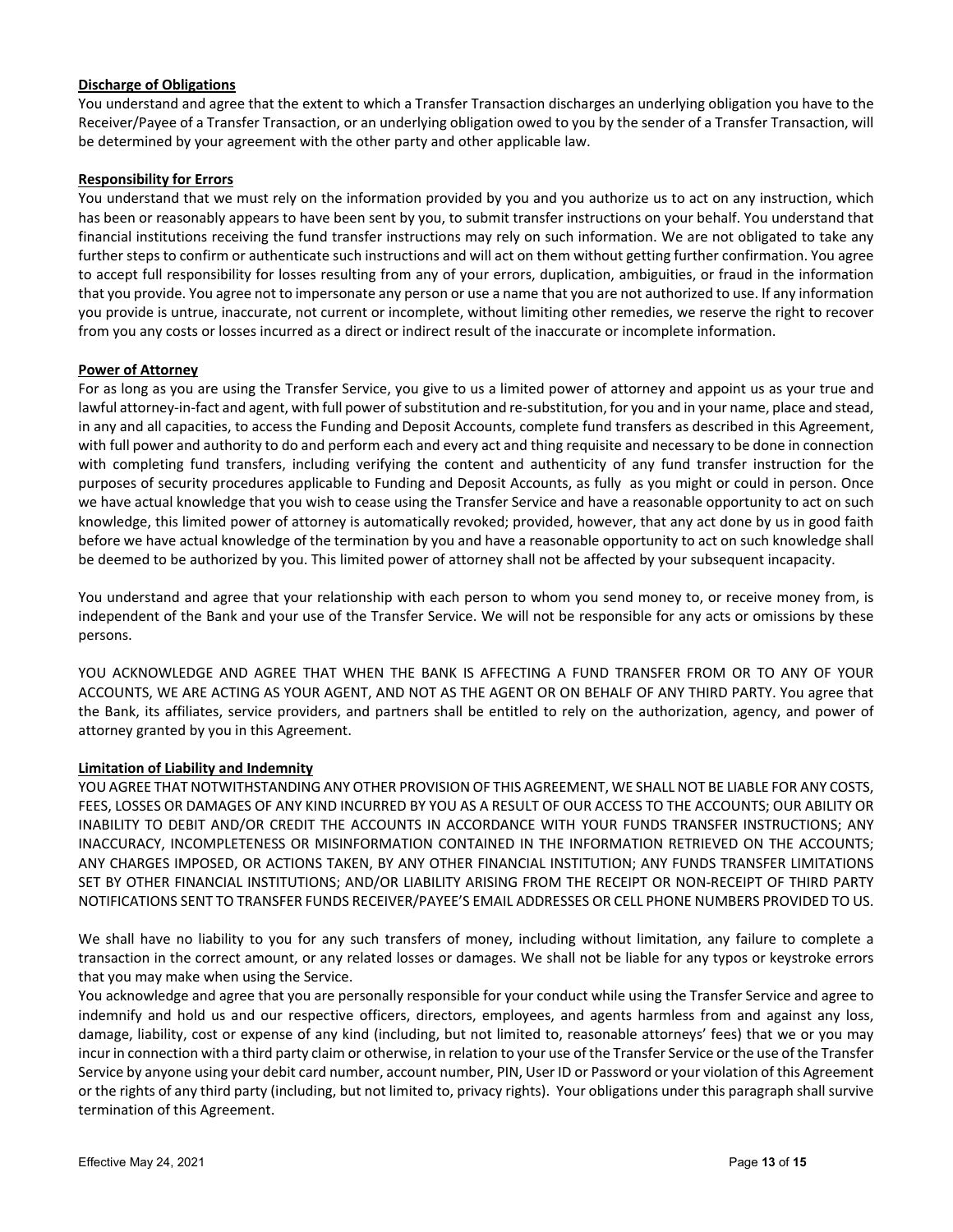YOU AGREE THAT YOU ARE RESPONSIBLE FOR RESOLVING ANY PAYMENT DISPUTES OR ANY OTHER DISPUTES THAT YOU HAVE WITH ANY OTHER USER TO WHOM YOU SEND MONEY TO, OR RECEIVE OR REQUEST MONEY FROM, WHILE USING THE SERVICE.

### **Governing Law**

This agreement and its enforcement shall be governed by the laws of the state of Illinois, without regard to any choice of law provision, and shall inure to the benefit of our successors and assigns, whether by merger, consolidation, or otherwise. The account(s), products, and services accessed via the transfer service shall be governed by laws of the applicable account agreements. Any claim or action arising out of or relating to this Agreement will be instituted exclusively in the state or federal courts located in Springfield, Sangamon County, Illinois.

### **Attorney Fees**

In the event that you or the Bank commence an action with respect to the enforcement or interpretation of this Agreement, the prevailing party in such action shall be entitled to recover all reasonable attorney fees and litigation costs incurred in connection with that action.

#### **Waiver**

We will not be deemed to have waived any of our rights or remedies under this Agreement unless such waiver is in writing and signed by us. No delay or omission on our part in exercising any rights or remedies shall operate as a waiver of such rights or remedies or any other rights or remedies. A waiver on any one occasion shall not be construed as a bar or waiver of any rights or remedies on future occasions.

### **Severability**

If any provision of this Agreement conflicts with the law under which this Agreement is to be construed or if any provision of this Agreement is held invalid or unenforceable by a court of competent jurisdiction, that provision will be deemed to be restated to reflect as nearly as possible the original intentions of the parties in accordance with applicable law. The remaining provisions of this Agreement and the application of the challenged provision to persons or circumstances other than those as to which it is invalid or unenforceable will not be affected thereby, and each of those provisions will be valid and enforceable to the full extent permitted by law.

# **INB E‐SIGN DISCLOSURE**

This E‐Sign Disclosure and consent ("Disclosure"), applies to all Communications for products, services, and accounts ("Account(s)") you have with INB, including existing and future Accounts, whether you apply for the Account electronically/online, and whether or not Accounts are opened and/or accessed through any electronic access method.

The words "we," "us," and "our" means INB, National Association, and the words "you" and "your" means you, the individual(s) or entity that is identified on the Account as the owner or signer of the account. As used in this Disclosure, "Communication" means any customer agreements or amendments thereto, monthly billing or account statements, periodic statements, disclosures, notices, responses to claims, transaction history, privacy policies, and all other information related to your Account(s), including but not limited to information that we are required by law to provide to you in writing.

1. Scope of Communications to Be Provided in Electronic Form. You agree that we may provide you with Communications relating to your Account(s) in electronic format, and that we may discontinue sending paper Communications to you, unless and until you withdraw your consent as described herein.

2. Method of Providing Communications to You in Electronic Form. All Communications that we provide to you in electronic form will be provided either (1) via e-mail, (2) by access to a web site that we will designate in an e-mail notice we send to you at the time the information is available, or (3) to the extent permissible by law, by access to a web site that we will generally designate in advance for such purpose, or (4) by requesting you download a PDF file containing the Communication. Please access and save your documents as soon as they are made available to you as some systems may provide access for a limited period of time.

3. How to Withdraw Consent. You may withdraw your consent to receive Communications in electronic form for any of your Accounts by completing an email preferences change form at one of our branches, or by contacting us at 1‐877‐771‐2316 or customerservice@inb.com. Our receipt of undeliverable email does not constitute withdrawal of your consent to receive